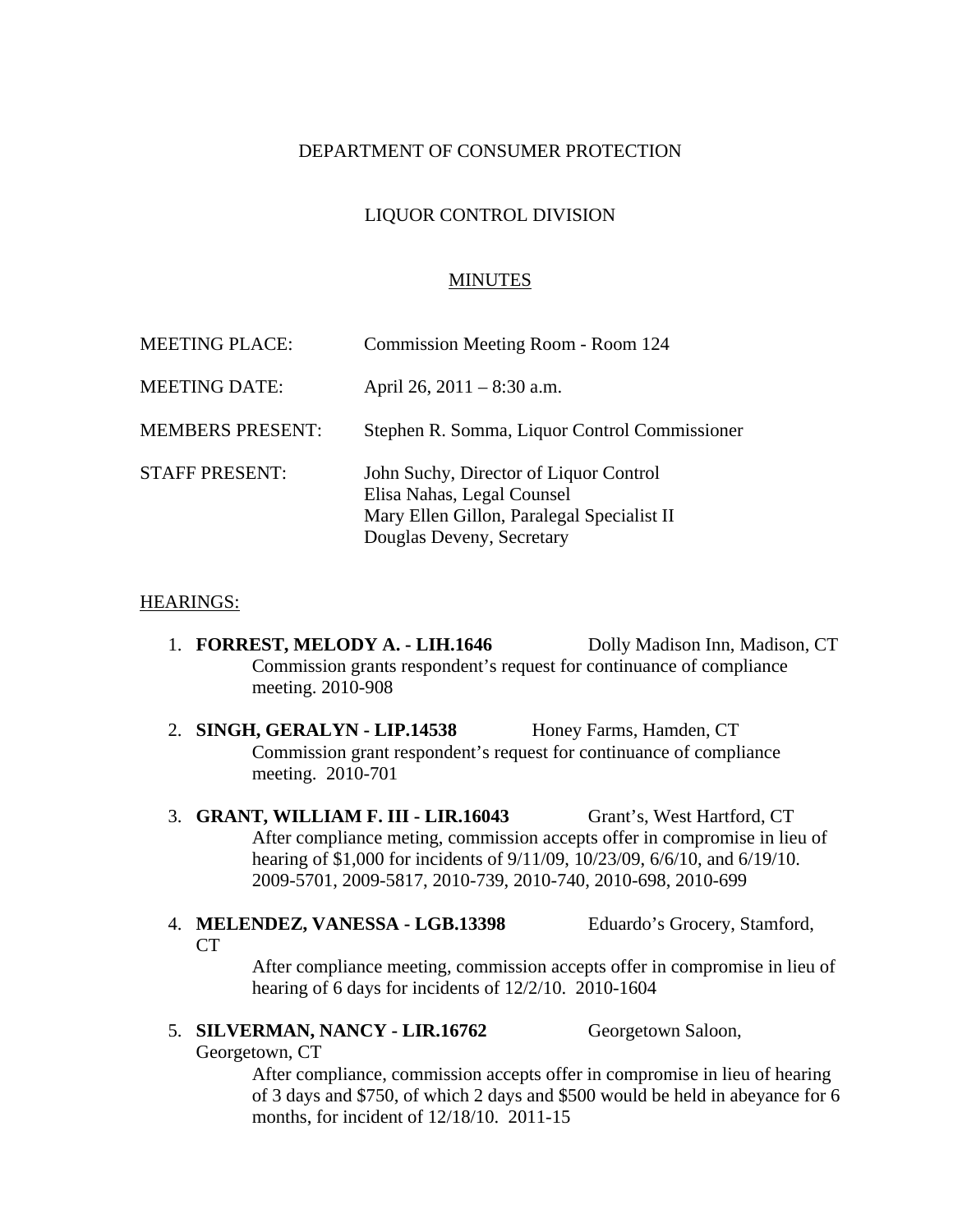Liquor Control Minutes April 26, 2011 Page 2 of 3

# 6. **PASIAKOS, ATHANASIO G. - LIR.17771** Someplace Special,

Putnam, CT

After compliance meeting, commission accepts offer in compromise in lieu of hearing of 3 days and \$750, of which 2 days and \$500 will be held in abeyance for 6 months, for incident of8/21/10. 2010-916

### 7. **NICKOLENKO, DAVID W. - LIR.17745** Jimmy Buffett's Margaritaville, Uncasville, CT

After compliance meeting, commission rejects offer of \$6,000 for incidents of 10/24/10 and 1/22/11. Commission would accept offer of \$9,000, of which \$3,000 would be held in abeyance for 6 months. 2011-52, 2010-1378

8. **FARRAH, ROMMERRO H. - LIR.17459** Alchemy, New Haven, CT Commission rejects request that the suspension begin on May 31, 2011. The commission would accept one of the following resolutions:

> Thirty day suspension to be served starting on May 9, 2011, file application for substitute permittee within 14 days of the date of the offer, and comply with all requirements for a restaurant permit within 30 days of the date of the offer.

Thirty day suspension to be served starting on August 19, 2011, file application for substitute permittee within 14 days of the date of the offer, and comply with all requirements for a restaurant permit within 30 days of the date of the offer.

Forty day suspension to be served starting on May 31, 2011, file application for substitute permittee within 14 days of the date of the offer, and comply with all requirements for a restaurant permit within 30 days of the date of the offer.

The commission requests a response by the close of business today. In the event we do not receive a response today, the formal hearing set for May 5 will proceed as scheduled and the above resolutions will no longer be available. 2009-2852, 2009-3346, 2009-5845, 2009-5668, 2010-173, 2009- 5827, 010-1234, 2010-1233, 2010-1262, 2010-1531

# FINAL PERMITS:

9. **LES TROIS EMME VINEYARD & WINERY LLC – LSW.623**  New Marlborough, MA Commission approved to issue final permit.